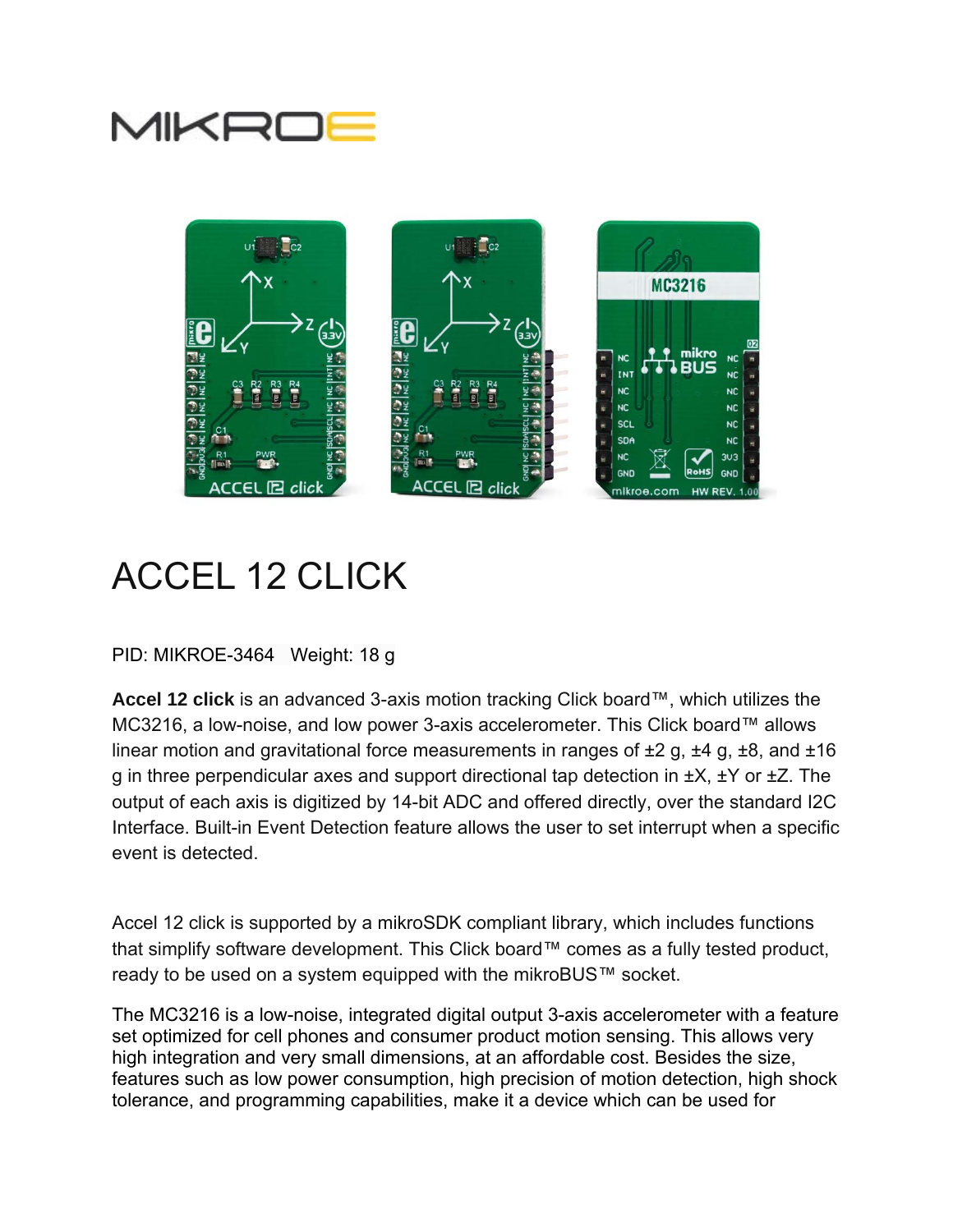development of different types of motion detection based applications, including user interface control, gesture command, augmented reality, vehicle navigation, image stabilization in photography, electrical compass tilt compensation for cell phones and many other similar applications.

## **HOW DOES IT WORK?**

Accel 12 click is based around the MC3216, a low-noise and low power 3-axis accelerometer, from  $mCube$ . It is an advanced, Single-chip, 3D silicon, microelectromechanical accelerometer sensor (MEMS), combined with the powerful data processing engine. There is a respective accelerometer MEMS on each axis. The output of each MEMS is processed and digitized by a sigma-delta 14-bit A/D converter (ADC), whose resolution can be chosen between 8-bit, 10-bit or 14-bit. The outputs can be processed by a low-pass filter, while their sample rate can be selected by the user from 0.25 to 256 samples/second. Three-axis accelerometer MEMS can be programmed to measure the acceleration along each axis, in four different acceleration ranges: ±2g, ±4g, ±8g, ±12g, and ±16g. The user can select an optimal range for both properties, depending on the application requirements.



The MC3216 incorporates a directional tap detection in  $\pm X$ ,  $\pm Y$  or  $\pm Z$ . Each axis is independent, although only one direction per axis is supported simultaneously. The threshold, duration, and dead-time of tap detection can be set for each axis, and six flag/status bits are maintained in a status register. The tap hardware uses a secondorder high-pass filter to detect fast impulse/transition acceleration events. The interrupt pin (INT), which is routed to the INT pin on the mikroBUS™ socket can be used to indicate that a tap event has been detected.

The device has two states of operation: standby (the default state after power-up), and wake. The standby state offers the lowest power consumption. In this state, the I2C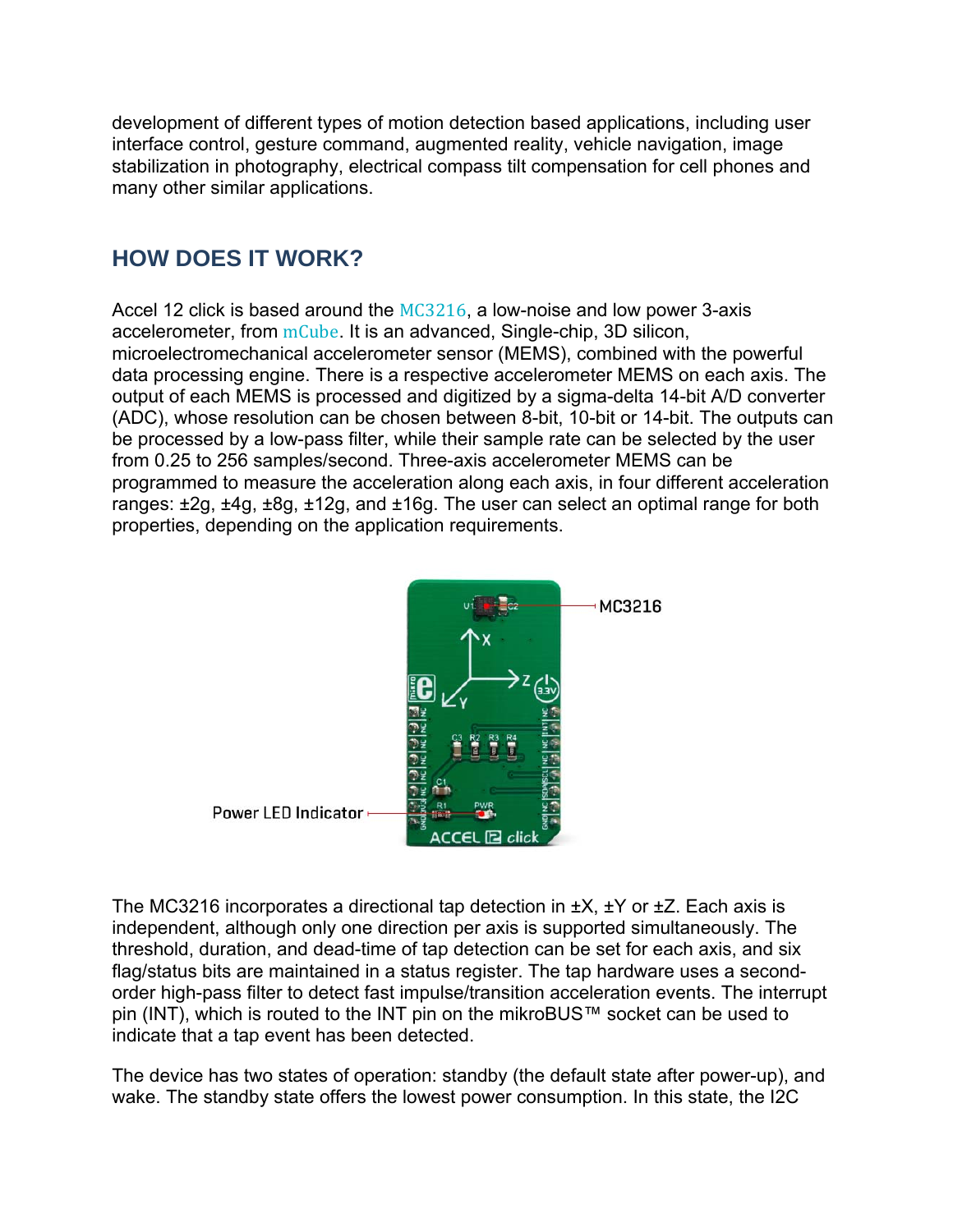interface is active and all register reads and writes are allowed. There is no event detection, sampling, or acceleration measurement, and internal clocking is halted. Complete access to the register set is allowed in this state, but interrupts cannot be serviced. The device defaults to the standby state following power-up. The time to change states from standby to wake is less than 10uSec. In wake state, Continuous sampling and reading of sense data are available, and all registers except the Mode Control Register are read-only.

It is worth to mention that the current consumption varies depending on the state of operation and parameters set. In the standby state, it is typically 4μA, while in wake state it varies between 50μA up to 130μA, mostly depending on the sampling rate and converter resolution.

Accel 12 click uses the I2C communication interface. It has pull-up resistors connected to the mikroBUS™ 3.3V rail. Proper conversion of logic voltage levels should be applied before the Click board™ is used with MCUs operated with 5V.

### **SPECIFICATIONS**

| <b>Type</b>                | Motion                                                                                                                                                                                                                                              |
|----------------------------|-----------------------------------------------------------------------------------------------------------------------------------------------------------------------------------------------------------------------------------------------------|
| <b>Applications</b>        | It is a perfect solution for user interface control, gesture command,<br>augmented reality, vehicle navigation, image stabilization in<br>photography, electrical compass tilt compensation for cell phones<br>and many other similar applications. |
| On-board<br>modules        | MC3216, a low-noise, and low power 3-axis accelerometer.                                                                                                                                                                                            |
| <b>Key Features</b>        | The output of each axis is digitized by 14-bit ADC, Event Detection<br>feature low power consumption, high precision of motion detection,<br>high shock tolerance, and programming capabilities                                                     |
| Interface                  | 12C                                                                                                                                                                                                                                                 |
| <b>Input Voltage</b>       | 3.3V                                                                                                                                                                                                                                                |
| <b>Click board</b><br>size | $M$ (42.9 x 25.4 mm)                                                                                                                                                                                                                                |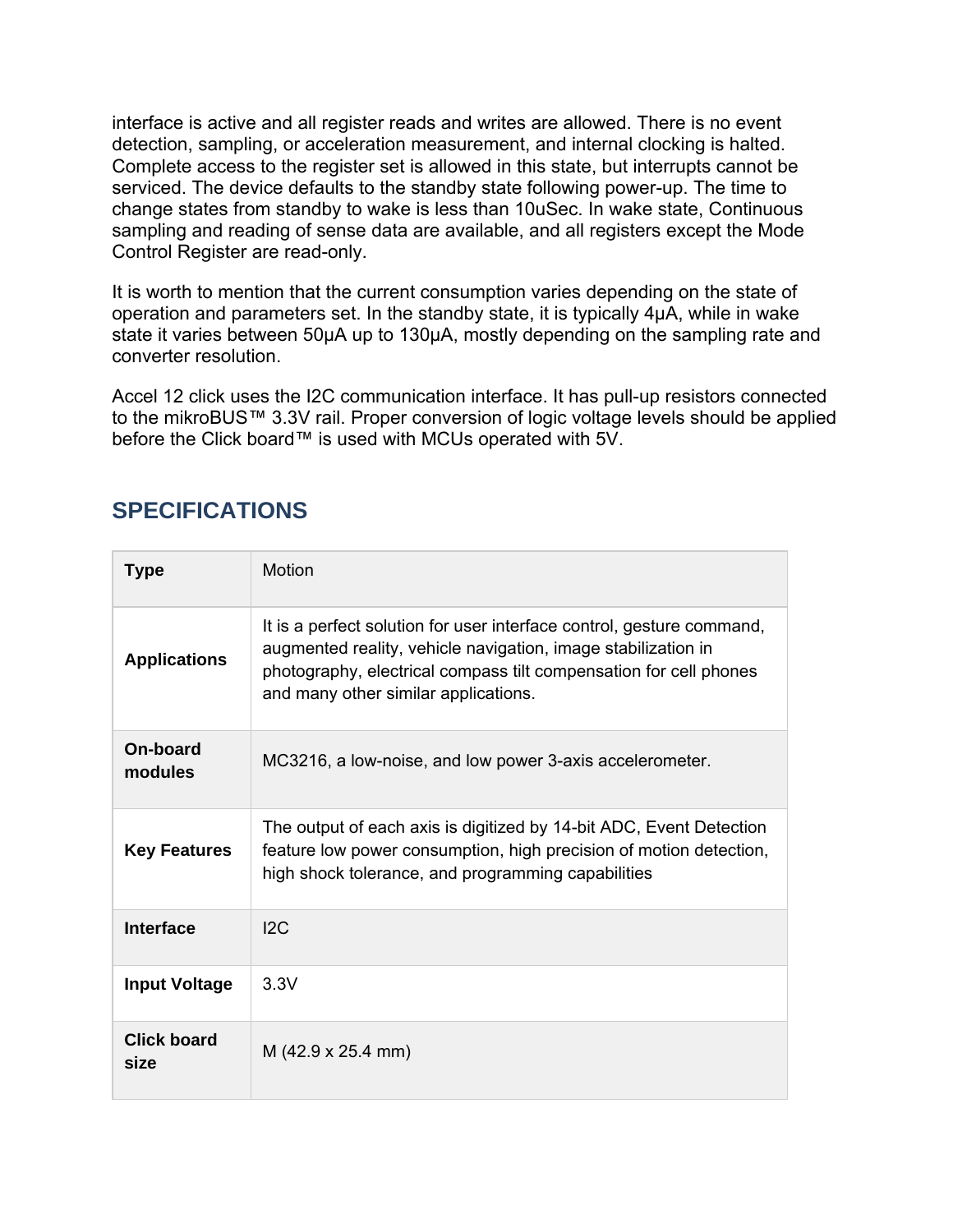## **PINOUT DIAGRAM**

This table shows how the pinout on Accel 12 Click corresponds to the pinout on the mikroBUS™ socket (the latter shown in the two middle columns).

| <b>Notes</b> | Pin        | mikro"<br>J BUS         |             |            |    | Pin        | <b>Notes</b>     |
|--------------|------------|-------------------------|-------------|------------|----|------------|------------------|
|              | NC         | $\mathbf{1}$            | <b>AN</b>   | <b>PWM</b> | 16 | <b>NC</b>  |                  |
|              | <b>NC</b>  | $\overline{2}$          | <b>RST</b>  | <b>INT</b> | 15 | <b>INT</b> | Interrupt        |
|              | <b>NC</b>  | 3                       | <b>CS</b>   | <b>RX</b>  | 14 | <b>NC</b>  |                  |
|              | <b>NC</b>  | $\overline{\mathbf{4}}$ | <b>SCK</b>  | <b>TX</b>  | 13 | <b>NC</b>  |                  |
|              | NC         | 5                       | <b>MISO</b> | <b>SCL</b> | 12 | <b>SCL</b> | <b>I2C Clock</b> |
|              | <b>NC</b>  | 6                       | <b>MOSI</b> | <b>SDA</b> | 11 | <b>SDA</b> | I2C Data         |
| Power Supply | 3.3V       | $\overline{7}$          | 3.3V        | 5V         | 10 | <b>NC</b>  |                  |
| Ground       | <b>GND</b> | 8                       | <b>GND</b>  | <b>GND</b> | 9  | <b>GND</b> | Ground           |

## **ONBOARD SETTINGS AND INDICATORS**

| Label | <b>Name</b> | <b>Default</b> | <b>Description</b>  |
|-------|-------------|----------------|---------------------|
| LD1   | <b>PWR</b>  | ۰              | Power LED Indicator |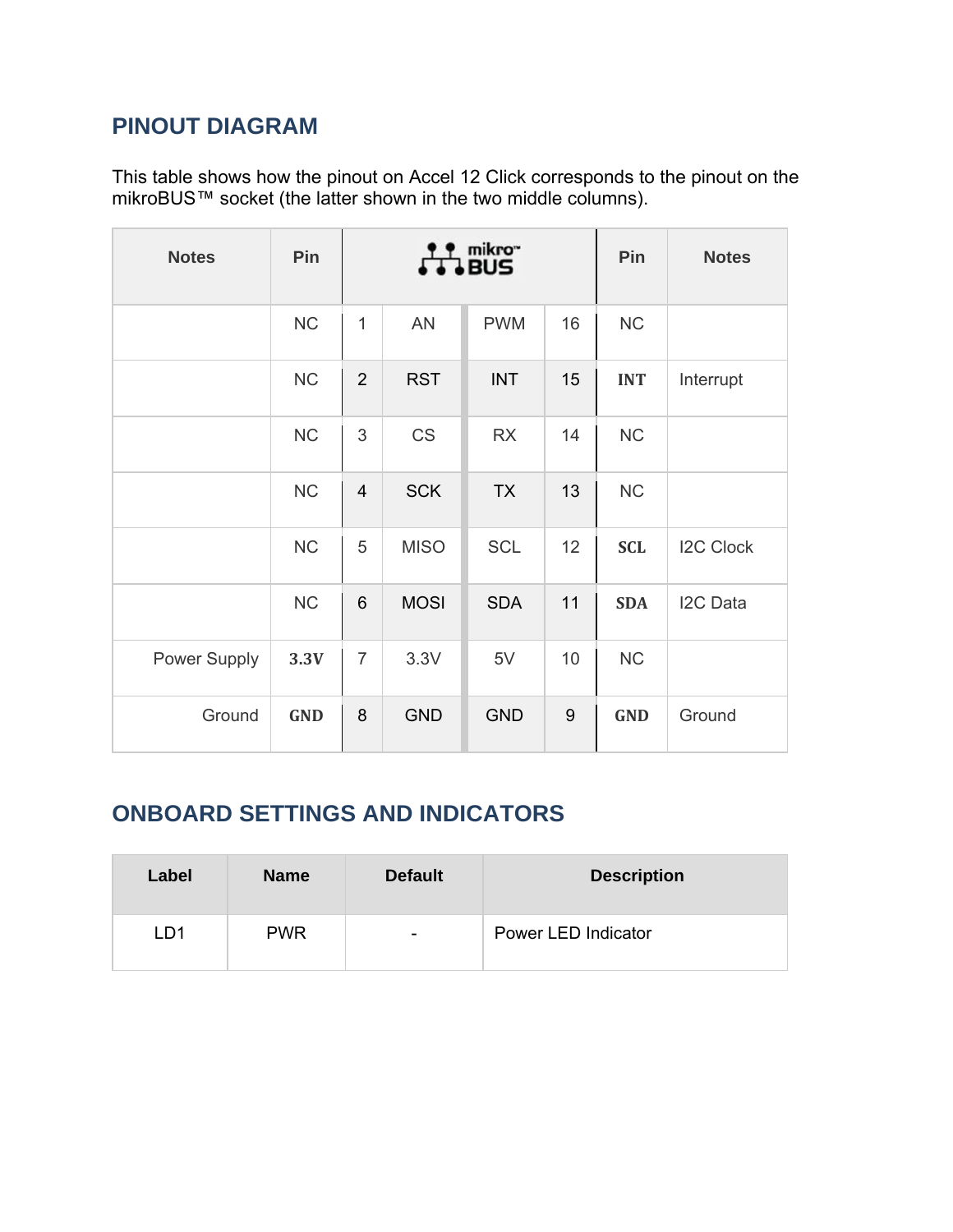#### **SOFTWARE SUPPORT**

We provide a library for the Accel 12 click on our LibStock page, as well as a demo application (example), developed using MikroElektronika compilers. The demo can run on all the main MikroElektronika development boards.

#### **Library Description**

The library initializes and defines the I2C bus driver and drivers that offer a choice for writing data in register. The library includes function for read X/Y/Z axis data and function for Tap detection interrupt. The user also has the function for configuration register and function for read interrupt state.

Key functions:

- void accel12 getAxisData(int16 t \*x axis, int16 t \*y axis, int16 t \*z axis) Accel axis data.
- uint8\_t accel12\_getTapDetection() Tap detection.
- void accel12\_configuration(uint8\_t reg, uint8\_t dataIn) Functions for configuration register.

#### **Examples description**

The application is composed of three sections :

- System Initialization Initializes I2C module and sets INT pin as INPUT.
- Application Initialization Initialization driver init and configuration Accel measuremen and Tap detection interrupt.
- Application Task Reads the acceleration data in 3 axis and detects the tap on the axes. All data logs on the USB/UART every 1.5sec.

```
void applicationTask()
{
        /* Accelerometer measurement */
    accel12 getAxisData(&X Axis, &Y Axis, &Z Axis);
        IntToStr(X_axis, demoText);
        mikrobus_logWrite(" X axis : ", _LOG_TEXT);
        mikrobus_logWrite(demoText, _LOG_LINE);
        IntToStr(Y_axis, demoText);
        mikrobus_logWrite(" Y axis : ", _LOG_TEXT);
        mikrobus_logWrite(demoText, _LOG_LINE);
        IntToStr(Z_axis, demoText);
        mikrobus_logWrite(" Z axis : ", _LOG_TEXT);
```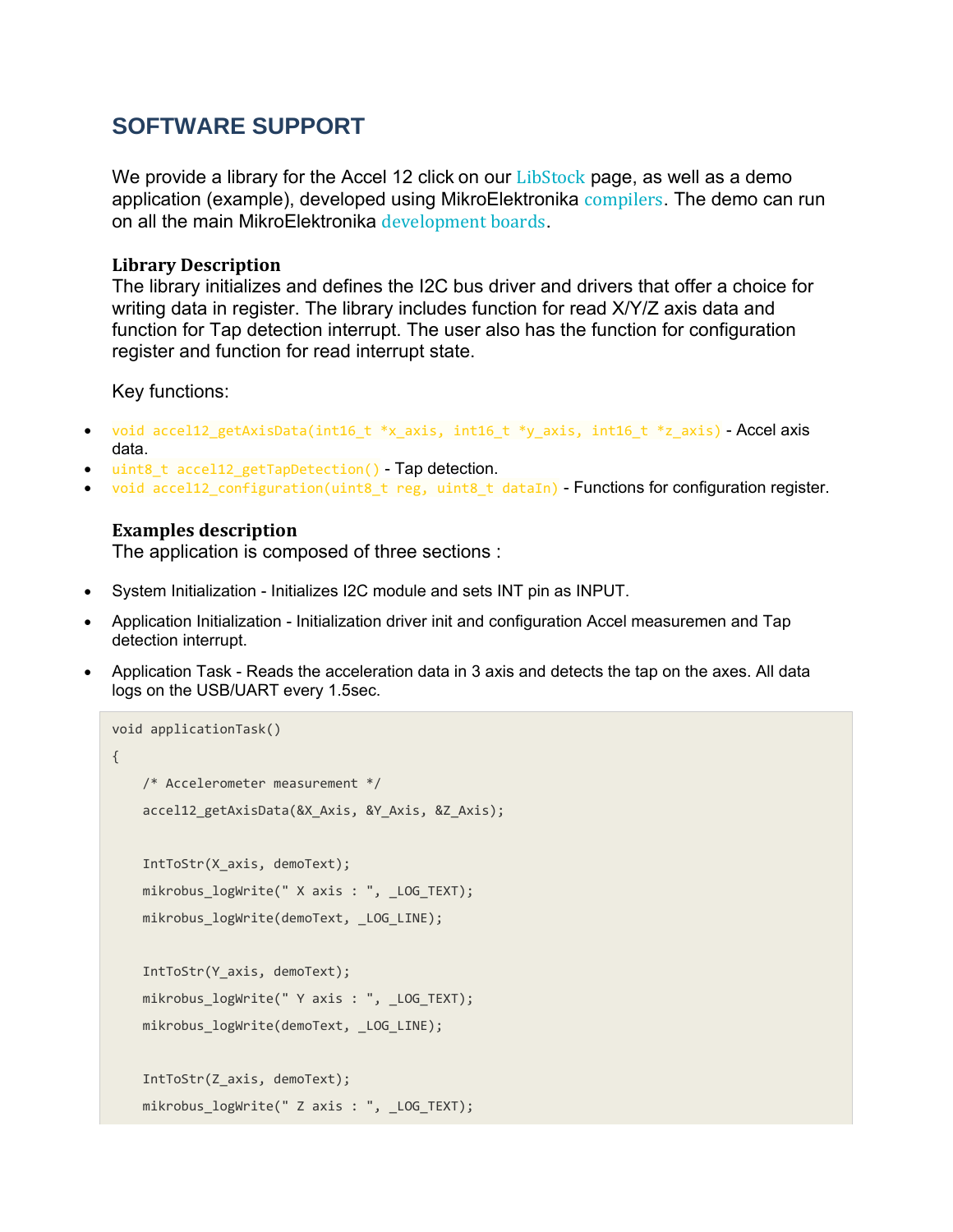```
    mikrobus_logWrite(demoText, _LOG_LINE);
    /* TAP interrupt */
    tap = accel12_getTapDetection();
    switch(tap)
    {
              case 1:
              {
             mikrobus logWrite(" X Positive ", LOG LINE);
                       break;
              }
              case 2:
              {
                         mikrobus_logWrite(" Y Positive ", _LOG_LINE);
                        break;
              }
              case 3:
              {
                        mikrobus_logWrite(" Z Positive ", _LOG_LINE);
                        break;
              }
              case 4:
              {
                         mikrobus_logWrite(" X Negative ", _LOG_LINE);
                        break;
              }
              case 5:
              {
                         mikrobus_logWrite(" Y Negative ", _LOG_LINE);
                        break;
              }
              case 6:
              {
                         mikrobus_logWrite(" Z Negative ", _LOG_LINE);
                         break;
              }
    }
```